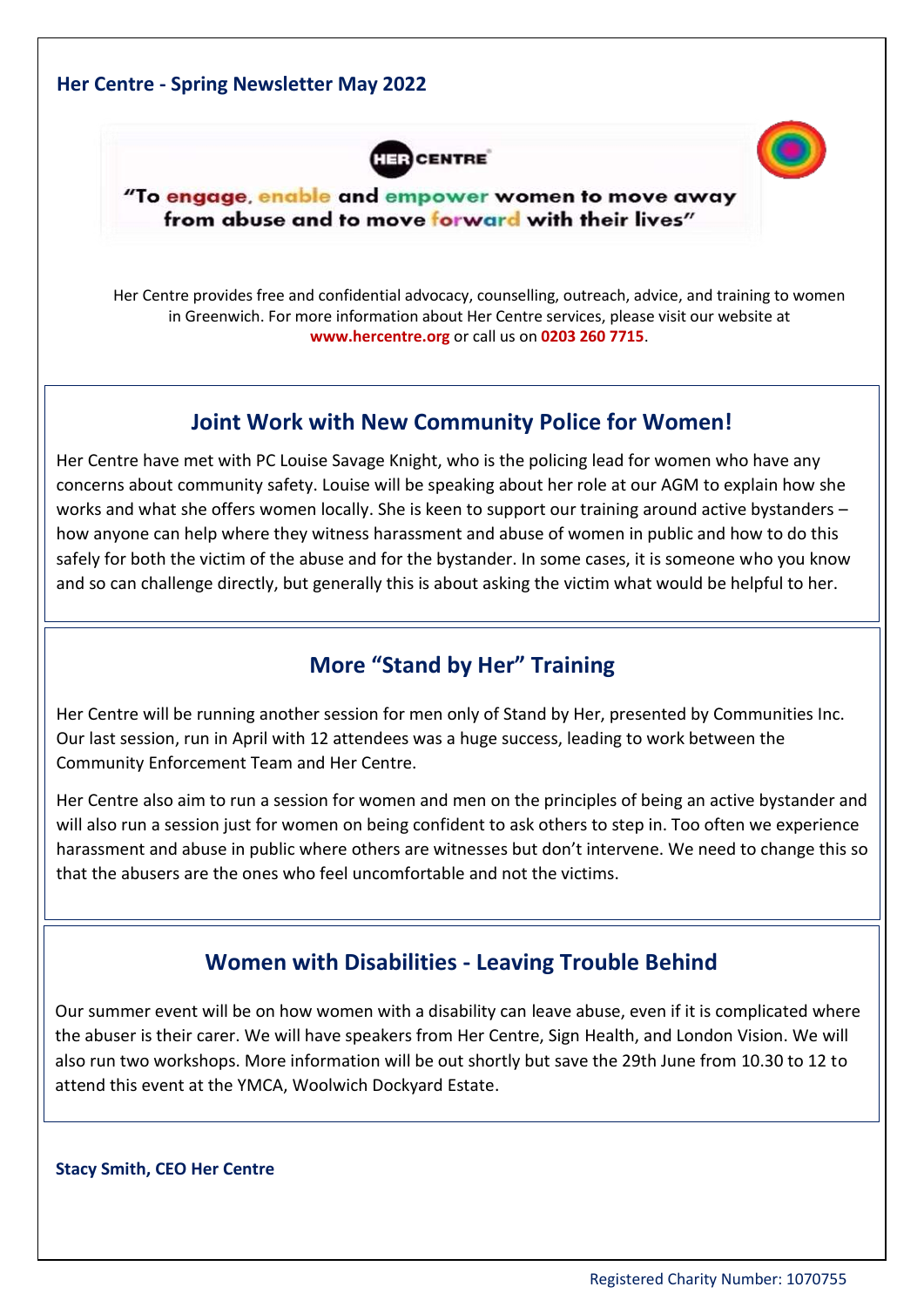### **Her Centre's, Annual General Meeting**

**HOW THE WORLD COULD BE: Prevention of Abuse,** On **7 th June 2022**

Her Centre AGM will discuss preventing abuse and how we can all have a role in doing this!

**When: Wednesday, 7 th June 2022** 

**Time: 5.30pm to 6.15pm**

**Venue: Clockhouse Community Centre, Defiance Walk - SE18 5QL**

(Refreshments will be provided)

To register, please email **Reshma D'silva** on, **Email: reshma@hercentre.org**

## **Her Centre's, Open Forum**

**Women with Disabilities, Leaving trouble behind,** On **29th June 2022**

Are you a woman with disabilities who has struggled to leave a bad relationship? We want to hear your story and share information on services and issues at our open forum.

> **When: Wednesday, 29th June 2022 Time: 10.30am to 12.30pm Venue: YMCA Thames Gateway Antelope Road Woolwich, SE18 5QG** (Lunch will be provided)

For more information and to register, please contact **Julia Ssengooba** on, **Email: julia@hercentre.org**

# **Her Centre's ESOL Classes**

HER Centre offers free weekly English language classes for Non-English-speaking women.

**ESOL: Tuesday 7 th June 2022 for 12 weeks ESOL, Talking Group: 8th June 2022 for 12 Weeks**

No classes during School Holidays / Creche Facility Available

For more information and to register, please contact **Julia Ssengooba** on, **Tel no: 020 3260 7772 / 07960 755 191 Email: julia@hercentre.org**

#### **Her Centre Women's Group**

Would you like to meet other women in the community? Would you like to learn new skills? Would you like to share experiences and stories over a hot drink and a biscuit?

Then come and join our drop-in women's group!

**Starting: 13th June 2022, 10am to 12pm**

**Venue: YMCA Thames Gateway Antelope Road Woolwich, SE18 5QG**

For more information and to register, please contact **Julia Ssengooba** on, **Email: julia@hercentre.org**